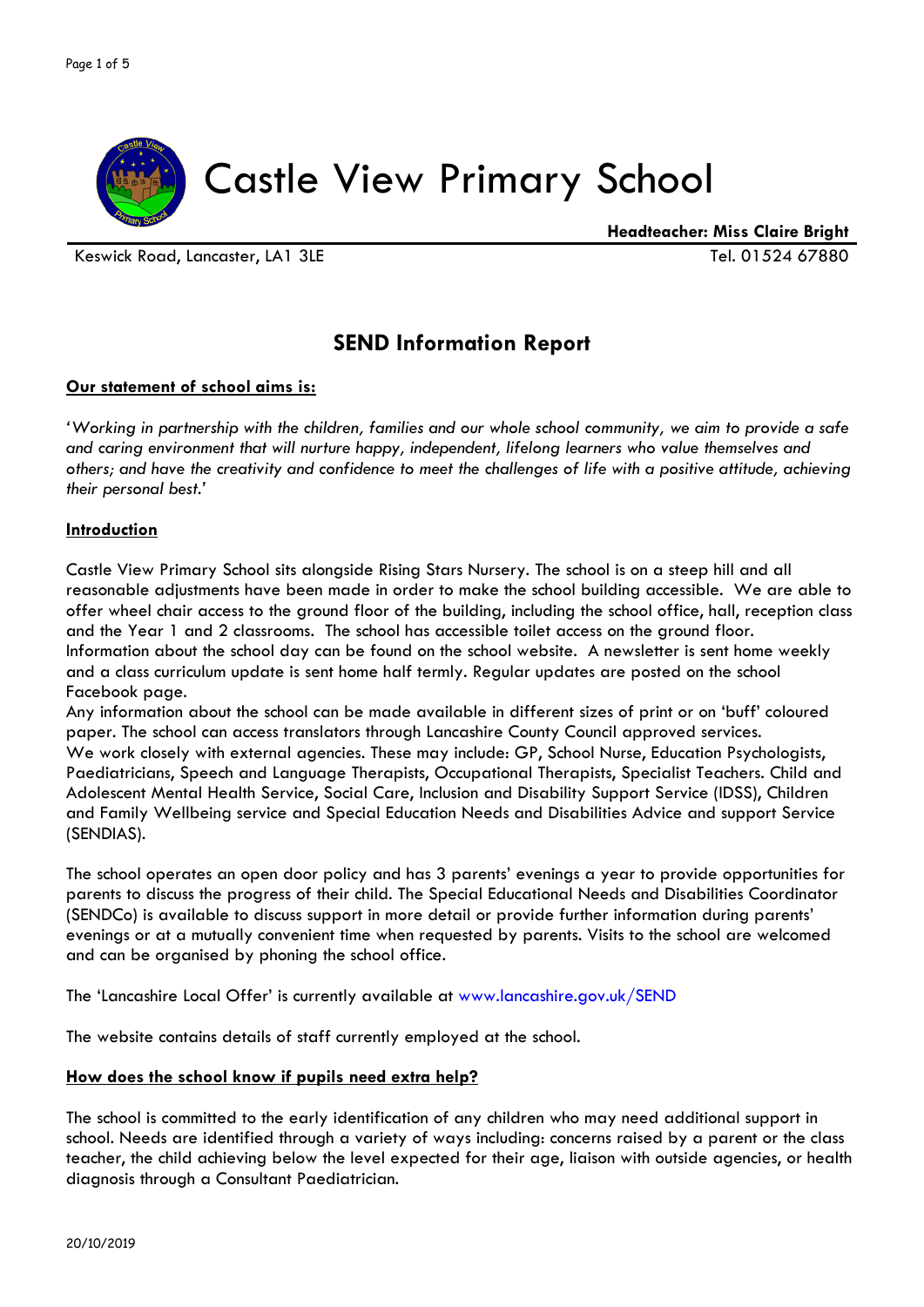Assessment of progress is part of our day-to-day teaching, with more formal assessments of reading, writing and maths, taking place termly. The class teacher and the SENDCo can break down the assessment into smaller steps in order to aid progress and provide detailed and accurate indicators using Performance Indicators for Valued Assessment and Targeted learning (PIVATs). The class teacher and SENDCo assess and monitor the children's progress against their previous achievements and national expectations. The SENDCo works closely with parents and teachers to plan appropriate quality first teaching and/or a programme of intervention and support. This may be provided in small groups, individually or with practical support in the whole class environment. Individual Support and Pupil Development Plans are written for children who are identified as having a Special Educational Need or Disability and require specific targeted support. All support is recorded on the school's Provision Map.

If your child has complex needs or a disability they may have an Education, Health Care Plan (EHCP), which means a formal meeting will take place annually to review your child's progress. Further referrals can be made to outside agencies, such as Inclusion and Disability Support service to identify specific learning needs.

## **What should I do if I think my child has Special Educational Needs?**

Castle View Primary School operates an open door policy. If you have concerns please contact your child's class teacher or you can contact the school SENDCo, Kerrie Boardman, or one of our Learning Mentors, Stacey Wilkinson or Julie Lawrence.

### **How will the school help me to support my child's learning?**

Each class has access to at least one Teaching assistant trained to recognise when and what support is appropriate. Access to the curriculum is differentiated to enable independent learning for all children. The class teacher will communicate class topics with parents through newsletters and curriculum up dates. The teacher will set homework that is differentiated and reflect work done in the classroom.

If your child has an EHC plan or a Learning Support Plan you will have a copy of the plan and you will be invited into school to discuss the strategies and provision available. The SENDCo is able to advise on how best to support your child in their learning both in school and at home. We have links with various organisations and agencies that offer specific support, information and courses for parents. The SENDCo can signpost families to external agencies that will support the work being done in school. The school can share appropriate strategies and resources with home to support your child's learning, for example visual timetables, pictures or pencil grips.

The school offers parents the opportunity to access courses in school designed to enable them to understand the methods used in, for example: synthetic phonics (reading), writing and maths, as well as courses to support family wellbeing such as Family Links.

The School provides Learning Mentors and a Family Support worker to enable pupils and their families to access learning.

Class teachers are available to discuss learning at parent's evenings as is the SENDCo. The schools open door policy means that parents can access school staff easily to make appropriate appointments throughout the school year. The class teacher and the SENDCo meet regularly to discuss each pupil. The provision discussed above is available for all families and children to access regardless of their SEND status.

## **How do teachers match the curriculum to an individual child's needs?**

The class teacher has access to reports detailing a pupil's preferred learning style and assessment level. They have regular meetings with the SENDCo and use this information to inform their planning.

The class teacher will oversee, plan and work with each child with SEND in their class to ensure progress is made in every area. Classroom tasks are pitched at an appropriately differentiated level so that all children are able to access the work according to their specific needs. Visual and practical resources are available where necessary.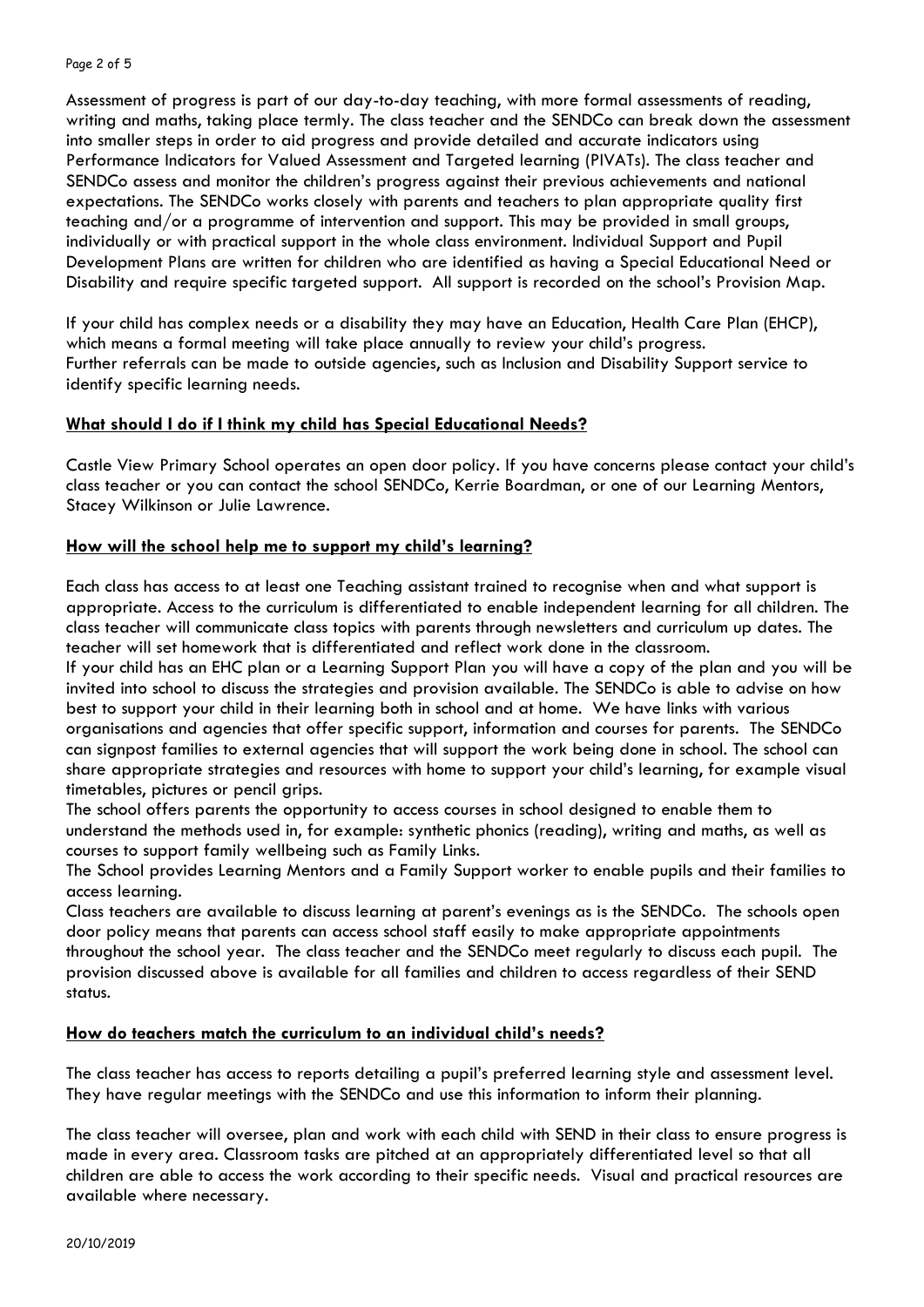## **How will I know how my child is progressing?**

Pupils' progress is monitored throughout the school and progress is tracked termly. Pupil progress meetings are held with Class Teachers, SENDCo and Assessment Leader each term to discuss each child's progress. Pupil progress is discussed with parents at parents' evenings and you are invited to discuss their annual report in the summer term. Additional meetings can be arranged at any point by contacting your child's class teacher or the SENDCo.

Children with SEND Support have Learning Support Plans which are reviewed at least 3 times per year. Each outcome is evaluated and new outcomes will then be set. Children with EHC plans or Statements will also have an Annual review.

We believe that your child's education should be a partnership between parents and teachers therefore we aim to communicate with you regularly.

#### **What support is there available to ensure my child's overall wellbeing?**

The class teacher has overall responsibility for the pastoral, medical and social care of every child in their class, therefore this should be your first point of contact. If further support is required the class teacher liaises with the SENDCo and/or Learning Mentor for further advice and support.

The school entrances are staffed with adults who meet and welcome pupils and their families each morning. This ensures a smooth transition between home and school each day. There are a variety of school clubs available during and after the school day. The clubs are available to all the pupils in the designated age range assigned to that activity.

Playtimes are supervised by teachers and teaching assistants. Lunchtimes are supervised by lunchtime support assistants. Occasionally children will need alternative arrangements and this is provided by learning mentor or teaching assistants. The provision is provided in a quieter environment with a choice of activities.

We have a policy for the administration of medicines. If a child requires regular medication in school for a specific condition, this will be managed through an Individual Health care plan. All medicine is recorded in a medicine book along with the details of dosage and frequency and parents sign to grant authorisation to the school to administer it. All medicine that is brought into school is kept safely in the school office unless there is a special arrangement for an individual child.

As well as teaching assistants, the school also employs a family support worker and two learning mentors who work across the school. Learning mentors can be accessed by any pupil. They work with children and their families in order to enable learning particularly where the child may have an emotional or social need. This can be short or long term support.

As a school we have a very positive approach to all types of behaviour. Each class has a clear reward and sanction system. If a child has behavioural difficulties, a Learning Support Plan is written with input from the SENDCo, class teacher, parent and child. This will identify the specific issues, put relevant support in place and indicate outcomes. After any serious incidents we will inform you about what has happened.

#### **What if I need an educational report for an agency outside of school?**

Where appropriate the school request at least 2 weeks' notice for a (brief) report. For example, an update for the consultant paediatrician. Reports for EHC plans may take longer and can be discussed on an individual basis.

#### **What training have staff supporting pupils with Special Educational Needs and disabilities had?**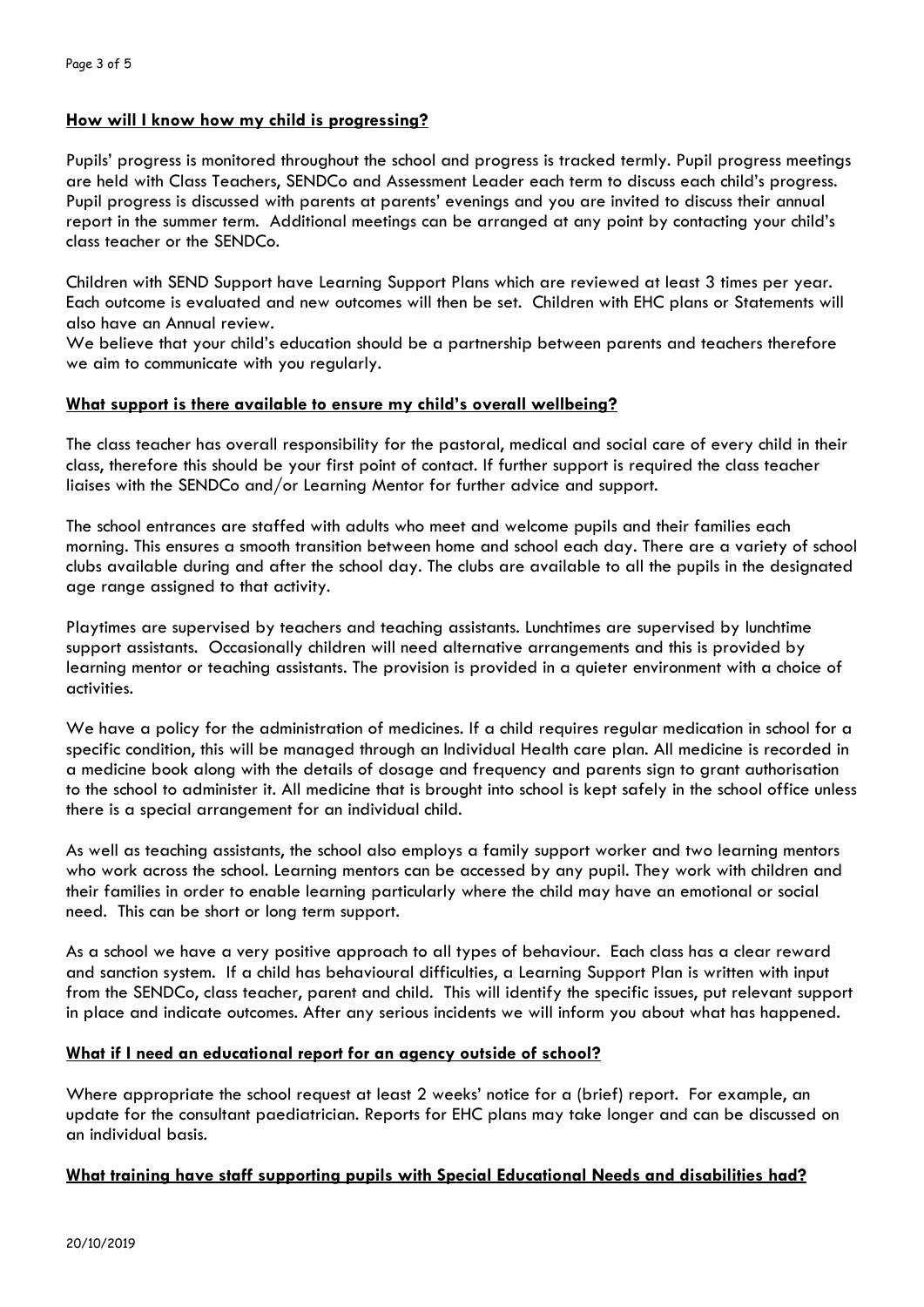#### Page 4 of 5

The School SENDCo has completed an induction training session with Lancashire County Council. We have a regular training programme and INSET days dedicated to SEND. The training is dynamic and led by the changing needs of the school community.

Many staff, teaching assistants and teachers, have had training which includes: Every child a Reader Synthetic phonics Better Reading Partners Teaching children with Autistic Spectrum condition. (ASc) TEACCH – a structured approach to learning for children with ASc Supporting girls with ASc Understanding ADHD in the classroom. Cygnets – A professional's guide to working with and understanding ASC. Guidelines for IEP planning. Moving and Handling Developing gross and fine motor skills Elklan - a course to enable understanding of speech, language and communication difficulties. Well.Comm - an assessment and intervention programme for Speech, language and communication difficulties.

### **How will the school prepare and support my child when joining the school or transferring to a new school?**

#### **Reception Class**

The school shares its site with Rising Stars nursery. The nursery class has a play area in close proximity to the current reception class meaning the children are accustomed to the Reception class staff team and play area. Many of the children already have siblings at the school. In the summer term sessions are arranged for nursery children to access the reception play areas and classroom. The Reception class team and where necessary the SENDCo meet with the families during the summer term. In September the new intake have a staggered start during the first week this enables the reception class team to meet with children and families in their home. Children who have not attended Rising Stars are contacted when places are allocated in the summer term in order that the Reception class team and if appropriate the SENDCo can visit the child in their nursery and meet with the family. They are given opportunities to visit the school along with the rest of the cohort.

We encourage all new children to visit the school prior to starting with us. For children with special needs or a disability, we hold a transition meeting and may facilitate a phased transition to help your child acclimatise to their new surroundings. Where appropriate we can supply photographs of the child's intended class and key adults.

When children are transferring to high school, we arrange visits and liaise closely with staff at other schools to ensure all relevant paper work is passed on and all needs are discussed and understood. If your child has a Statement or Education, Health Care Plan and is changing to a new school we will arrange for you and your child to attend handover meetings with the relevant staff from the receiving school.

#### **Year 6**

Access arrangements are used for children who need additional support when sitting examinations such as SATs. This includes one to one support when necessary, timed breaks, additional time or working in a quiet setting in a small group to aid concentration.

#### **Will my child be involved in activities outside the classroom?**

All children are included in all parts of the school curriculum and we aim for all children to be included on school trips. We will provide the necessary support to ensure this is successful. A full risk assessment is carried out for any trip out of school and any additional support to enable your child to access any activities.